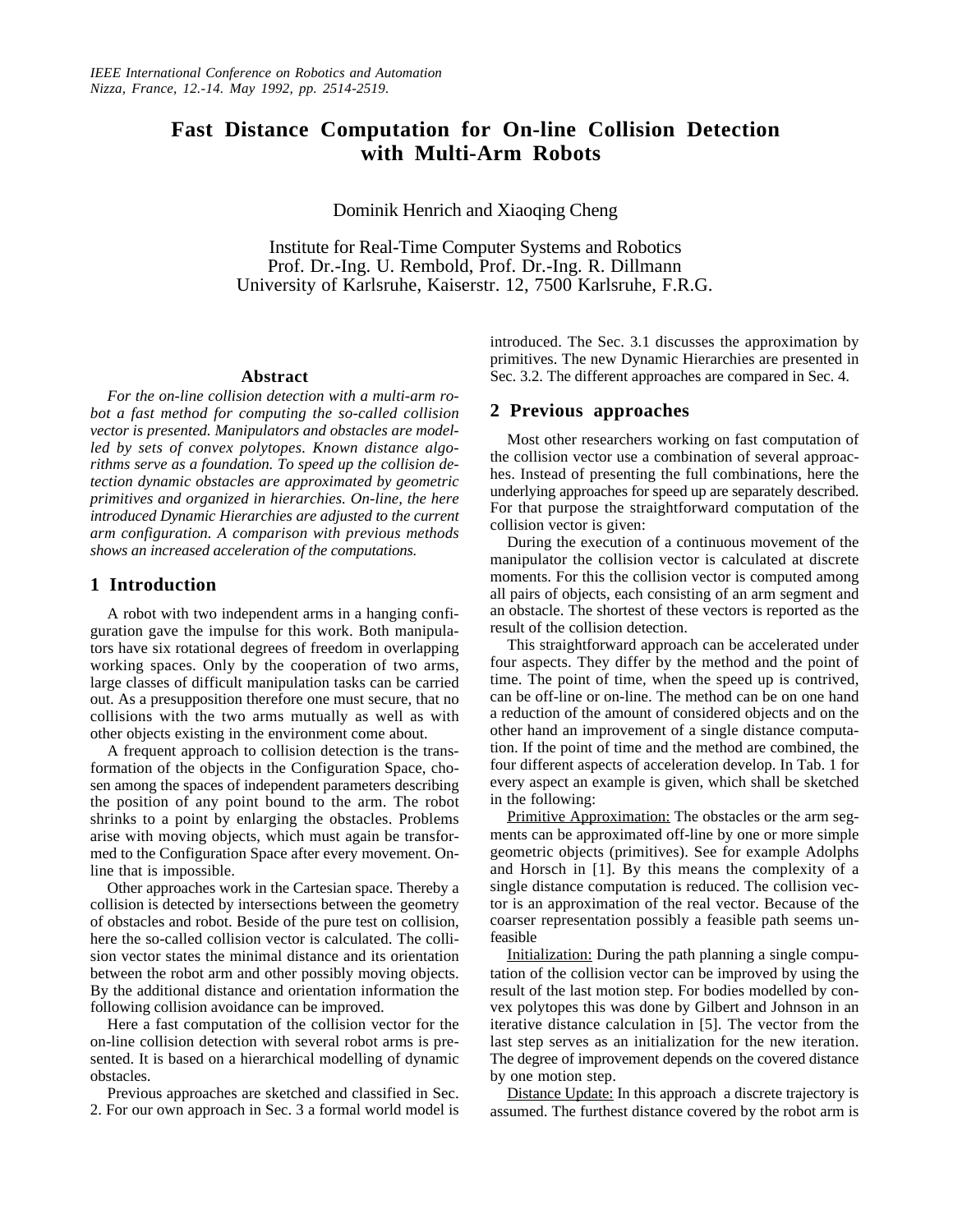subtracted from the length of the last collision vector. If the result is smaller then a threshold, then the vector is newly calculated. See Faverjon in [3]. For example, this update of the distance can be done for every object pair (locally) or for only the smallest vector (globally). By this the amount of computations on a trajectory is diminished. Nevertheless the direction information of the collision vector gets lost.

Static Hierarchies: Before path planning, previous obstacles are successively combined and approximated into new obstacles. This develops a hierarchical arrangement of approximations. This so-called assembly-tree was used by Faverjon in [2]. At each level of the hierarchy all obstacles are represented completely. The higher the level, the coarser the representation. Thus the amount of obstacles are reduced logarithmically. Because of their dynamic behavior entire manipulators can´t be approximated by Static Hierarchies (see Sec. 3.2). Only single arm segments can be represented in this way.

Virtual Manipulator: To reduce the amount of arm segments a sequence of virtual manipulators with different degrees of freedom can be computed off-line. According to Faverjon in [3] a *virtual manipulator* with *k* degrees of freedom is that manipulator, whose last links have been replaced by their swept volumes, when joints *k*+1 to *n* are made free. Here the original manipulator has *n* degrees of freedom. A virtual manipulator represents a relative coarse approximation of its successor.

|                 | off-line            | on-line         |
|-----------------|---------------------|-----------------|
| quantity of     | Static Hierarchies; | <b>Distance</b> |
| computations    | Virtual Manipulator | Update          |
| complexity of   | Primitive Appro-    | Initialization  |
| one computation | ximation            |                 |

Tab. 1: Examples for acceleration aspects.

### **3 Our approach**

To describe our approach, first a formal world model is introduced. Then, in the following subsections the two main aspects of our approach are discussed: the Primitive Approximation and the Dynamic Hierarchies.

## **Definition of the collision classes**

In a known environment all geometric objects are collected in a world model. This world model usually is divided for the purpose of collision detection in dynamic arm segments of a robot and static obstacles touchable by the robot. Because collision detection is being done between more than one arm, we subdivide the world model into collision classes.

The elements of a collision class are characterized by the fact, that no collision detection is done between them. A collision class either contains objects where no collisions can occur between them or their collisions are easier avoided by other mechanisms. For example one could form a collision class from the segments of a manipulator. Then the joint angles must be checked to avoid internal collisions. Other collision classes could be formed by the obstacles in the environment. The obstacles are not moveable, so no collision can occur among them.

This classification is constant, that means the membership of an object to its collision class stays unchanged. Nevertheless the location or the geometry of the objects can change over time. The word model contains the geometric information of the scene necessary for the collision detection. The real objects are modelled by convex polytopes. The *world model W* consists of a set of collision classes  $C^{j}$ :

$$
W := \left\{ C^{-j} \mid j = 1, ..., c \right\}.
$$

It is defined in a given world frame *Fw* . In a *collision*

*class*  $C^{j}$  the real objects are modelled as a set of convex polytopes *P i j* :

$$
C^j := \left\{ P_i^j \mid i = 1, ..., N^j \right\}.
$$

Relative to the word frame  $F_w$  each collision class  $C^j$  has

got its own local frame *F j* . Usually the *convex polytopes P* are described by the convex hull of the vertices *R* of the real object:

$$
P:=\mathrm{co}(R).
$$

Additionally every polytope *P i*  $\frac{1}{i}$  has got a local frame  $F_i$ *j* ,

relative to  $F^j$ .

# **Specification of the collision detection**

At a fixed point of time *t* the collision detection compu $t_{\text{t}}$  and  $t_{\text{t}}$  and  $t_{\text{t}}$  **W** the *collision vector v*  $j, l$ 

tes for a given world model 
$$
W
$$
 the *collision vector*  $v^{\prime\prime}$ 

\nbetween two collision classes

$$
C^{j} := \left\{ P_{i}^{j} \mid i = 1, \ldots, N^{j} \right\},
$$

$$
C^{l} := \left\{ P_{k}^{l} \mid k = 1, \ldots, N^{l} \right\},
$$

 with *j*,*l*∈{1,...,c}, *j*≠*l* by:  $v^{j,l} := v^{j,l}_{i,k}$  $\frac{j,l}{l}$ ,

for  $\left| v_{i,k}^{j,l} \right|$  = min, with *i*∈{1,...,*N*<sup>*j*</sup>}, *k*∈{1,...,*N*<sup>*l*</sup>}. Generally, the collision vector  $v_{i,k}^{j,l}$  between the two convex polytopes  $P_i^j \in C_j^j$  and  $P_k^j$  $l \in C$ <sup> $l$ </sup> is defined in the following way:

$$
v_{i,k}^{j,l} := r - s,
$$

for  $|r-s| = \min$ , with  $r \in P_i$ *j* and *s* ∈ *P*<sup>*l*</sup><sub>*k*</sub> *l* . The Euclidean

Norm in the 3-dimensional space is denoted by  $|\cdot|$ .

Additionally an index set *I* is defined for the whole world model:

$$
I := \{(j,l) \mid j \neq l, j,l \in \{1,\ldots,c\}\}.
$$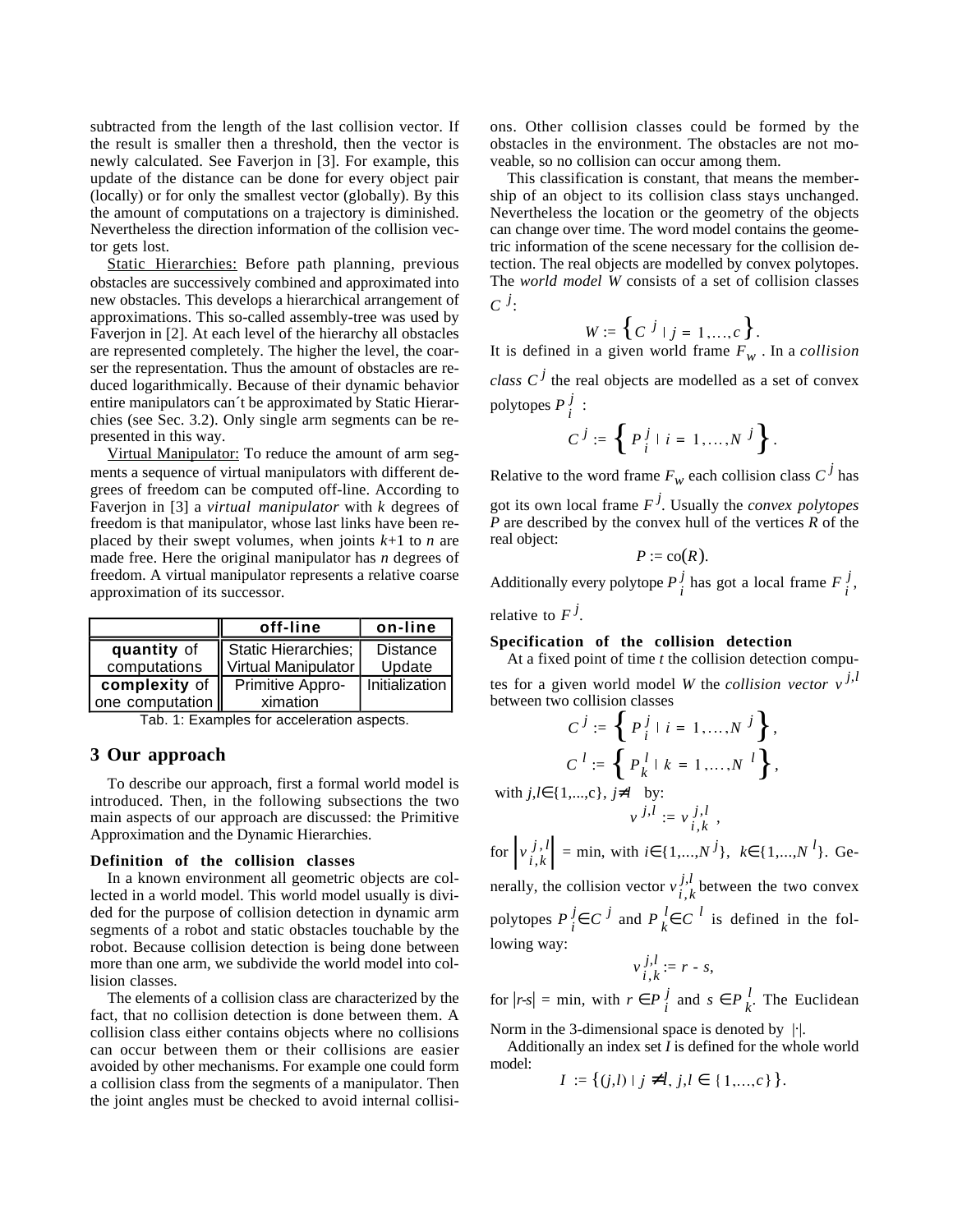It states for each unordered pair (*j,l*)∈*I* between which classes  $C^j$ ,  $C^l$  collisions should be detected.

The usefulness of the index set appears at the following constellation: Two manipulators are mounted in a hanging configuration on a vehicle via a gallows. Arm, gallows and vehicle form each a class:  $C^1$ ,..., $C^4$ . In this index set all of the pairs are entered except of arm/gallows  $(1,3)$ , $(2,3)$ and gallows/vehicle (3,4). Otherwise these pairs always would produce a collision. This index set specifies only the pairs of classes, where collision detection is reasonable:

 $I = \{(1,2), (1,4), (2,4), (3,4)\}.$ 

With the declaration of collision classes in a world model and a corresponding index set the task of the collision detection is completely specified.

## **Properties of the collision classes**

If collision classes are inspected over the planning time, diverse properties can be captured. The diverse properties result from the movement of objects in a class. The objects can perform together a synchronous movement or change their position relative to each other. A collision

class  $C^{j}$  is called *fixed* over the time *t*, if the class frame

$$
F^{\dot{J}}(t)=\mathrm{const},
$$

otherwise  $C^{j}$  is called *moved*. At a *static* collision class

 $C^j$  over the time *t* the polytope frames are

$$
F_i^j(t) = \text{const for } i = 1,...,N^j,
$$

otherwise  $C^{j}$  is called *dynamic*. Examples for classes with this four properties are listed in Tab. 2.

| property                             | static  | dynamic      |
|--------------------------------------|---------|--------------|
| fixed                                | table   | manipulator  |
| moved                                | vehicle | mobile robot |
| Tah 9: Evamples of collision classes |         |              |

#### Tab. 2: Examples of collision classes

# **3.1 Primitive approximation**

#### **Modelling with primitives**

Following the world model objects are modelled by convex polytopes. To speed up the computation of the collision vector, the convex polytopes can off-line be approximated by primitives. By a *primitive*, a simple convex volume is understood. These approximations are conservative, i. e. the polytope volume is completely covered by the primitive. There exists a relation of partial sets between convex polytope *P* and its approximation *Ai* :

# $A_i \supseteq P$ .

Adolphs and Horsch in [1] used as primitives: box, cylinder, sphere and bounding-box. Thereby the cylinder is a spherical extension of a line segment in space (describable by the two end points and the radius). The bounding-box is a more simple box with faces parallel to the frame axes. In Fig. 1 an arm segment with its Primitive Approximation is shown.

The order of the primitives as approximations essentially corresponds to the complexity of the primitives, measured by the minimal amount of scalar parameters needed to describe the primitive. For example the sphere needs: for the mid point 3 and for the radius 1 parameter. If it is assumed, that in the most cases objects are better approximated by more complex primitives than by less complex, then the original object is represented by the primitive approximation in different levels of accuracy.



Fig. 1: Primitive Approximation of an arm segment; (a): real object; (b): convex polytope; (c): box; (d): cylinder; (e): sphere; (f): bounding-box.

## **Distance computation between objects**

The distance computation of the collision detection can be sped up by the Primitive Approximation calculated offline by the convex polytopes. For this the collision vector is computed among the primitives, instead of among the convex polytopes. Because the distance between two primitives is never greater than between the approximated polytopes, it represents a reasonable approach to the real distance.

The distance computation between two primitives of the same kind can take place by the algorithms of Gilbert and Johnson [5], Meyer [9] and Lumelsky [8]. Between different primitives the algorithms are combined.While computing the collision vector between two objects, in the first step a pair of primitives approximating the objects are selected by a certain strategy. Then the collision vector is computed between the selected pair. If the distance is greater than a given threshold, then the vector can be returned as the result. If it is smaller and there exists still another unused pair of primitives, then these steps are repeated. When computation is not successful with the primitives to a distance greater than the threshold, then the vector is calculated between the convex polytopes.

For selecting the primitive pairs, for example, the following strategies can be applied:

• sort the pairs by the complexity of the distance computation;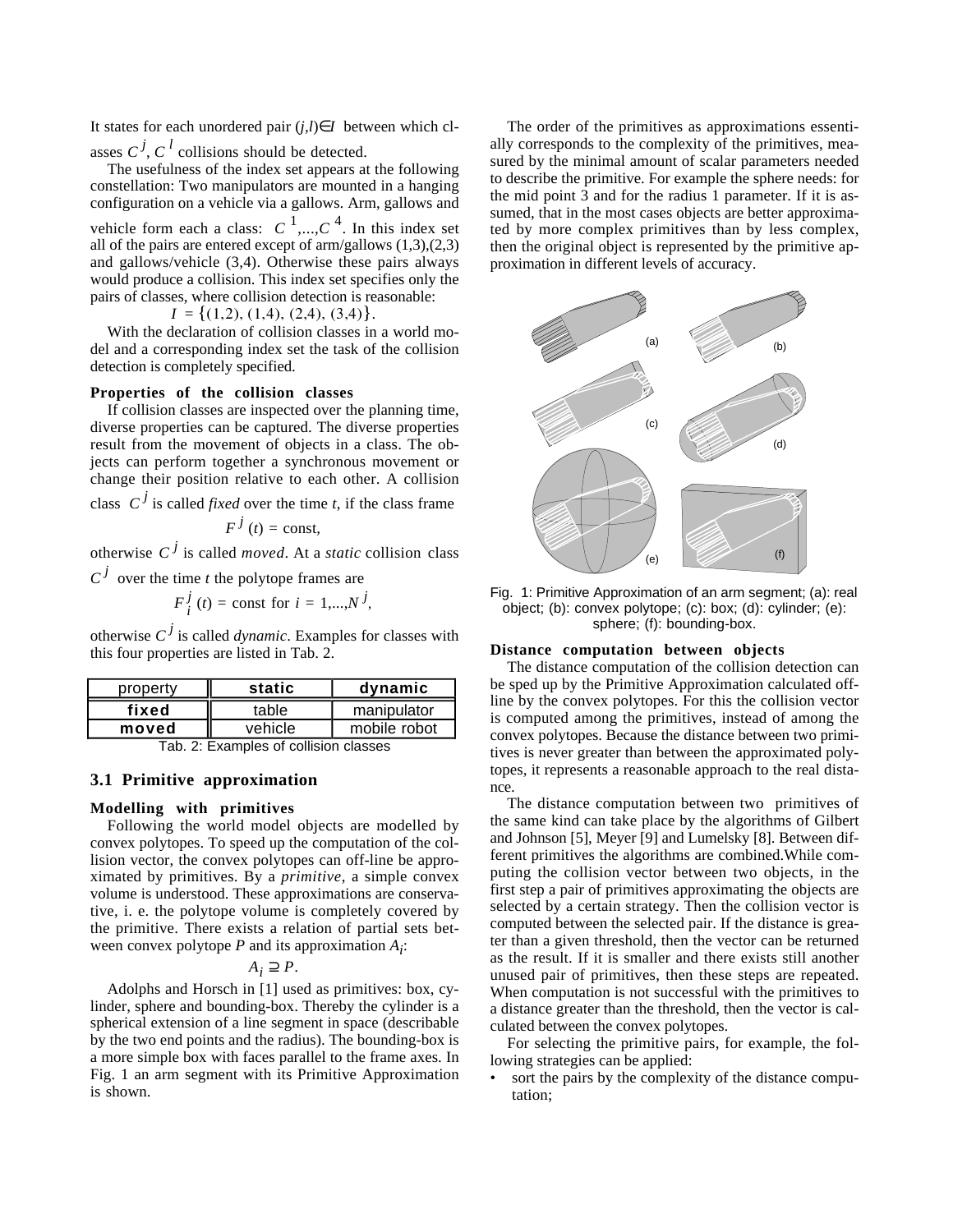- by selecting the appropriate pair reducing the approximation error (for example calculate the volume difference between primitive and object);
- choose for every object the next primitive by a fixed order;
- for both objects select as first primitive the boundingbox and as the next primitive the convex polytope. Leave the rest.

Experiments have shown, that the last strategy in selecting the primitive pairs is the the fastest method for distance computation. Except for bounding-box and the convex polytope the other primitives slow down the computation. The bounding-box serves as a quick pretest. For details see Henrich in [6].

# **3.2 Dynamic Hierarchies**

### **Hierarchical modelling**

To reduce the amount of members in a class for collision detection their objects can be combined and approximated by compositions. *Compositions* are conservative approximations of several objects by one primitive. Replacing these objects of a collision class successively by their compositions, so a hierarchy of compositions is build up. It is similar to the assembly-tree of Faverjon in [3]. The elements of one level of the hierarchy approximate the original objects of the collision class in a certain granularity. The higher the level, the coarser the representation of the objects. At the lowest hierarchy level all the original objects are settled, at the topmost level there is only one composition. But yet it contains all the objects of the class.

#### **Constructing optimal hierarchies**

In general a lot of different composition hierarchies could be build up for one collision class. One hierarchy is said to be good if it enables a fast computation of the collision vector. The idea of the Dynamic Hierarchies is to construct optimal hierarchies which reflect the objects constellation of a collision class at every moment. Descending in such an optimal hierarchy the distance computation can quickly find out the relevant object which contains one end of the collision vector. At a particular time a hierarchy of compositions is called *optimal* for a collision class if a criterion function is minimized at each level of this hierarchy.

When constructing optimal hierarchies the following criterion functions can be used to compose elements of a hierarchy level to elements of the next higher one:

- volume of the composition,
- diameter of the composition and
- surface of the composition.

The diameter of the composition turned out to be the best of the three criteria. It can be computed quite fast and develops hierarchy structures corresponding to those constructed by hand.

For a given collision class and a criterion function an optimal composition hierarchy can be off-line computed. If the criterion function satisfies the triangle inequality the Nearest Neighbour Algorithm [2] can be used:

At first, all class members are inserted into a list. Then this pair of objects is searched in the list, which minimizes the criterion function. For this pair a composition is computed and the two original objects are replaced by this composition. Now, the list is shorter by one element. These steps are repeated as long as the list has more than one element. The result is a optimal binary tree with respect to the criterion function. Fig. 2 shows two examples of such optimal hierarchies.

The linear progression of the algorithm should not deceive one about, that for the most classes it is a matter of a logarithmical reduction of the objects. Generally, pathological object constellations of a collision class can give rise to only a linear reduction. However it is not due to the algorithm, but in the constellation of the objects or in the criterion function.

For static classes  $(F_i^j)$  $\dot{f}(t)$ =const for all *i*) the optimal hierarchies can off-line be computed by the above-mentioned algorithm and directly applied for on-line collision detection. For dynamic collision classes the possible alterations of the objects relative to each other are known in advance. With these classes for each configuration an optimal composition hierarchy can off-line be computed.

Using a robot arm one would specify the intervals of joint angles in which one tree structure of the composition hierarchy remains optimal. For a Puma260 arm with a sampling rate of 15 degrees for the first three joints 19 composition hierarchies were computed. For two thirds of the arm configurations one and only one tree structure is optimal (see Fig. 2a). The 18 remaining tree structures are adopted only in extreme arm positions (see Fig. 2b).



Fig. 2: Two different optimal hierarchy structures for a Puma260 depending on the arm configuration

Thus for the Puma260 just one composition hierarchy is actually necessary. But for a general manipulator more than one optimal hierarchies should be used. How to select the optimal hierarchy for the current arm configuration is shown in the following.

## **Selecting the optimal hierarchy structure**

During the on-line collision detection for a given dynamic collision class the current optimal hierarchy structure must be selected among all the possibly optimal structures constructed off-line.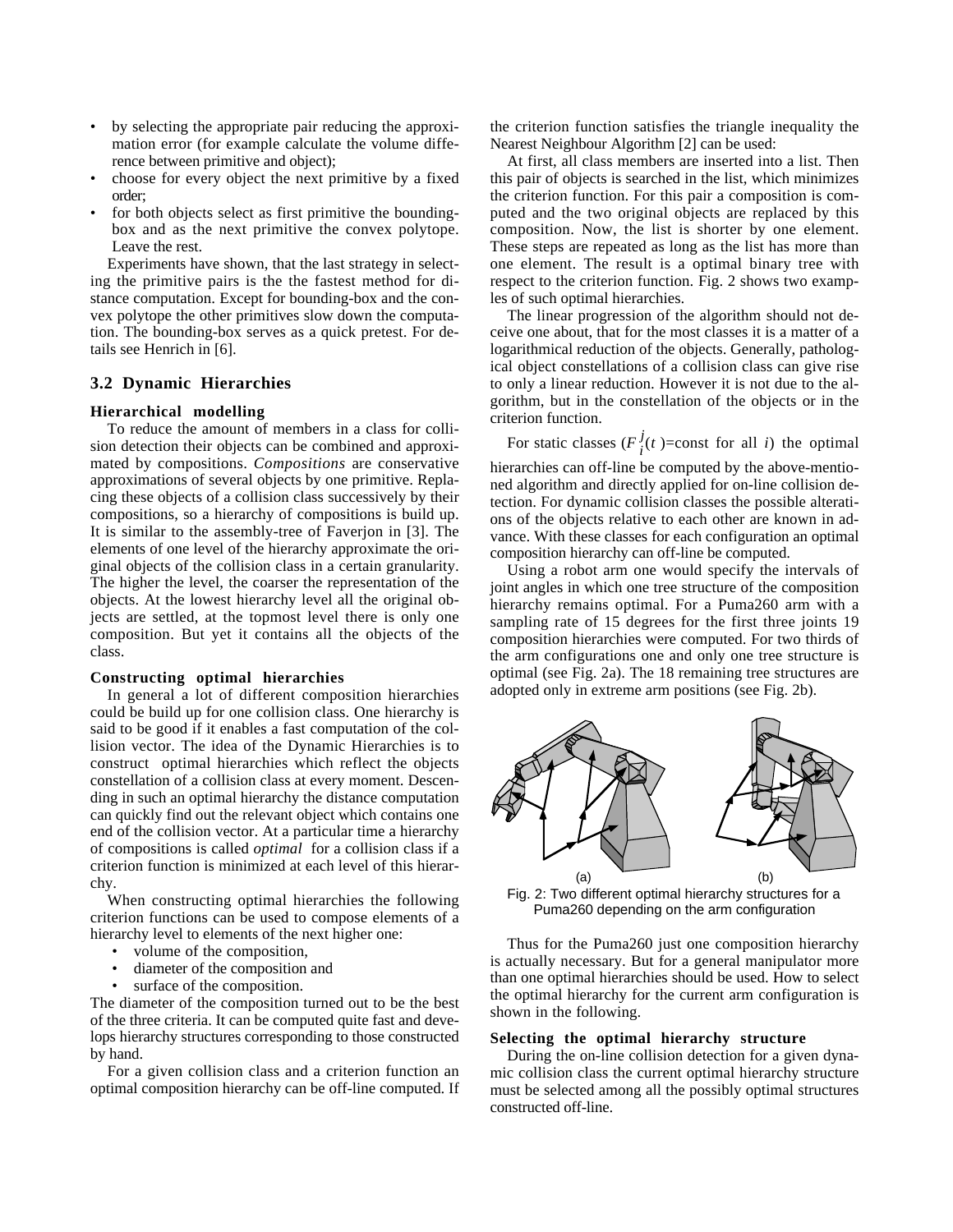Given the number of objects of a collision class *N*, the total number of the in theory possible optimal hierarchy structures grows exponentially by *N*. Because the optimal structures are constructed basing on the possible alterations of the objects relative to each other within a collision class, many of the theoretically possible hierarchy structures do not occur. Additionally, if this set of optimal hierarchy structures is still too large for implementing an efficient selection function, the less often used structures can be cut off. So the optimal structure can be searched within a reasonable amount of off-line constructed optimal hierarchy structures.

For a dynamic collision class the above-mentioned criterion function is evaluated for the compositions of the lowest level of all the possibly optimal hierarchies. According to the properties of the Nearest Neighbour Algorithm the hierarchy structure which minimizes the criterion function at the lowest level of the hierarchies is the current optimal hierarchy.



Fig. 3: Modelling of a Puma260 arm as Dynamic Hierarchy; (a): convex polytopes; (b): bounthan one hierarchy the ding-box approximation; (b)-(e): bounding-box hierarchy. If the criterion function value is minimal for more comparison is repeated at the next higher level of these hierarchies.

Because the criterion function can be computed quite fast and the amount of the off-line constructed optimal hierarchy structures remains in reasonable range this selection method is practicable for the on-line collision detection.

#### **Update of the hierarchy compositions**

Having selected the optimal hierarchy structure all the compositions of this hierarchy must be calculated now. While specifying the composition hierarchy the choice of the primitive being used for composing is left open. Building up a hierarchy one has got the freedom to use for example, convex polytopes or simple primitives as compositions.

From the results of the primitive approximation (in Sec. 3.1) the bounding-box in combination with the convex polytopes proves as the best primitive for computing the collision vector. Moreover an approximation through a bounding-box can be computed very fast on-line. Therefore the bounding-box is chosen as primitive for a composition hierarchy. See Figure 3(b)-(e).

After every alteration in a collision class (with manipulators after every motion step) all compositions in the hierarchy are on-line again computed.

# **Summary of the modelling**

Summarizing, a combination of primitive approximation and composition hierarchies are suggested for modelling (static and dynamic) collision classes. The real objects of a class are modelled by convex polytopes (Fig. 3a) and approximated by bounding-boxes (Fig. 3b). Above that a hierarchical approximation out of bounding-boxes, with dynamical tree-structure and geometry, is build up (Fig. 3b-e).

 This changing hierarchy with selected optimal tree-structure and updated geometry for every movement is called *Dynamic Hierarchy*. The Dynamic Hierarchies cover all four aspects of acceleration classified in Sec. 2.

## **Descending in hierarchies**

During collision detection between two collision classes represented by Dynamic Hierarchies an approximation of the collision vector shall be computed. Therefore the two topmost hierarchy levels containing only one composition will be considered. At each level among all the composition pairs the collision vector is computed. If the distance between a pair is smaller than the threshold, then following a given strategy the members of that pair are substituted by their more precise representation at the level underneath. With these new pairs the computation is continued. The recursive algorithm terminates, if either the distance among all viewed pairs is greater than the threshold or one pair at the lowest (most accurate) representation level of both classes are colliding.

In a pair, where the distance is to small, one partner must be selected for substitution by different strategies. For example:

- substitute only *one* member of the pair: choose the one with the greater approximation error;
- substitute *both* members of the pair by their more accurate representation.

Here the latter strategy is used, because it does not require any computations and it descends most quickly in the hierarchy.

# **4 Experimental results**

In two simulated examples, previous and the presented approaches are compared. The first contains a Puma260 consisting of 10 parts and 16 single obstacles (Fig. 4a); the second contains two manipulators each with 10 segments (Fig. 4b). Thus in every scene two collision classes could be formed. The system was implemented on a